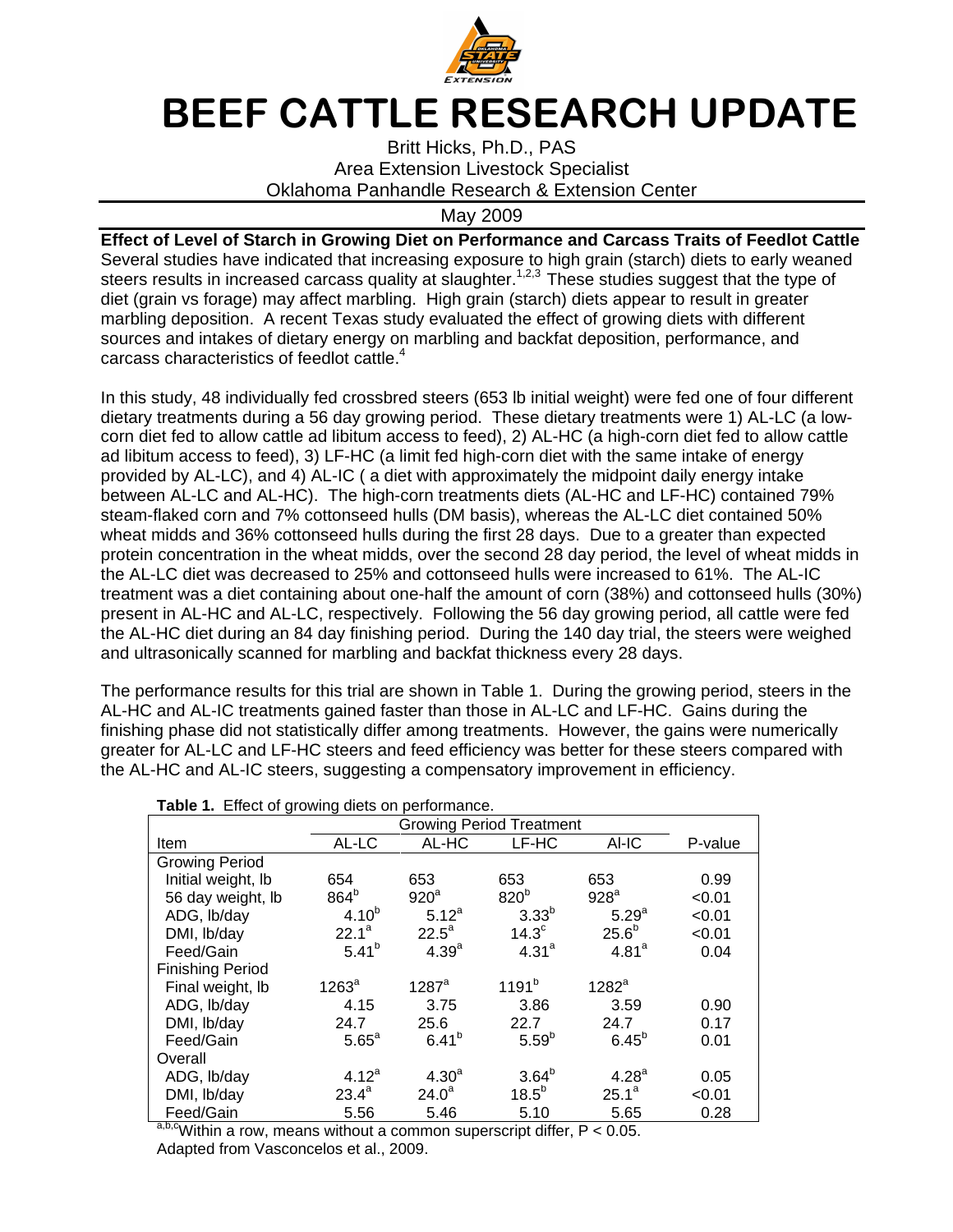Based on ultrasound marbling and fat thickness readings during the growing phase, AL-HC and AL-IC increased both marbling and fat thickness deposition compared with the other treatments. Fat deposition appeared to be closely related to daily gain. During the finishing period, fat deposition measured by ultrasound did not differ among treatments. However, actual carcass marbling scores and fat thickness measurements were greater for the AL-HC and AL-IC treatments (Table 2). These researchers concluded that high-corn diets increase growing phase deposition of both marbling and fat thickness. Furthermore, steers that consumed more corn throughout both growing and finishing phases achieved greater carcass fatness.

|                             | <b>Growing Period Treatment</b> |                   |                   |                |         |
|-----------------------------|---------------------------------|-------------------|-------------------|----------------|---------|
| Item                        | AL-LC                           | AL-HC             | LF-HC             | AI-IC          | P-value |
| Hot carcass weight, lb      | 774ª                            | 787ª              | 719 <sup>p</sup>  | $778^a$        | 0.01    |
| Dressing %                  | 63.7                            | 63.8              | 62.8              | 63.3           | 0.64    |
| Marbling score <sup>1</sup> | 453 <sup>b</sup>                | 538 <sup>a</sup>  | $491^{ab}$        | $524^a$        | 0.02    |
| Fat thickness, in           | $0.35^{b}$                      | 0.50 <sup>a</sup> | $0.38^{ab}$       | $0.42^{\circ}$ | 0.08    |
| Ribeye area, $in^2$         | 14.1                            | 13.7              | 13.6              | 14.6           | 0.25    |
| <b>Yield Grade</b>          | $2.14^{b}$                      | $271^a$           | 2.16 <sup>a</sup> | $2.14^{a}$     | 0.03    |

**Table 2.** Effect of growing diets on carcass characteristics of feedlot steers.

 $a, b, c$ Within a row, means without a common superscript differ, P < 0.05.

<sup>1</sup>Marbling score:  $300 =$  slight (Select),  $400 =$  small (Low Choice);

500 = modest (Average Choice)

 $\overline{a}$ 

Adapted from Vasconcelos et al., 2009.

Illinois research (2007) also determined the effect of level of starch during a growing period on feedlot performance and carcass traits.<sup>5</sup> In this study, 200 Simmental x Angus steers were early weaned at 65 days of age and after a 57 day adaptation period, randomly assigned to one of four diets during a 105 day growing period. These diets were 1) High Starch (71% corn and 0% soy hulls), 2) Intermediate Starch (47% corn and 23% soy hulls), 3) Low Starch (23% corn and 47% soy hulls), and 4) No Starch (0% corn and 71% soy hulls). These diets were equal in protein content with hay, soybean meal and mineral making up the remainder of the diet. After the growing period, all steers were fed a common finishing diet (83% corn, 10% hay and 4% soybean meal) for 172 days. After 105 days on feed, marbling, back fat thickness, and ribeye area were measured using ultrasound. The steers were slaughtered at 399 days of age and carcass data was collected.

During the growing period, average daily gain and efficiency (gain/feed ratio) decreased linearly as the amount of fiber fed increased. Ultrasonic measurements of marbling, back fat thickness, and ribeye area also linearly decreased as dietary fiber levels increased. During the finishing period, average daily gain and dry matter intake increased linearly as the amount of fiber fed previously increased (compensatory response). Over the overall growing/finishing period, no differences in performance were observed. In addition, no differences in carcass characteristics at harvest were reported. These researchers concluded that feeding higher levels of starch during the growing period increased marbling (measured by ultrasound) but differing rates of gain during the finishing period may have reduced these marbling differences at harvest.

Possibly, the growing period diet in this Illinois study did not alter carcass composition (unlike what was observed in the Texas trial) because this study used early weaned calves with a 172 day finishing period which allowed greater opportunity for compensatory performance as compared to only an 84 day finishing period in the Texas study.

<sup>&</sup>lt;sup>1</sup> Sawyer, J. E. 2008. Nutritional management and beef carcass quality: Will high(er) priced corn diminish beef quality? Feeding Quality Forum, November 13, Amarillo, TX.

 $2$  Schoonmaker, J. P., M. J. Cecava, F. L. Fluharty, H. N. Zerby, and S. C. Loerch. 2004. Effect of source and amount of energy and rate of growth in the growing phase on performance and carcass characteristics of early- and normal-weaned steers. J. Anim. Sci. 82: 273-282.